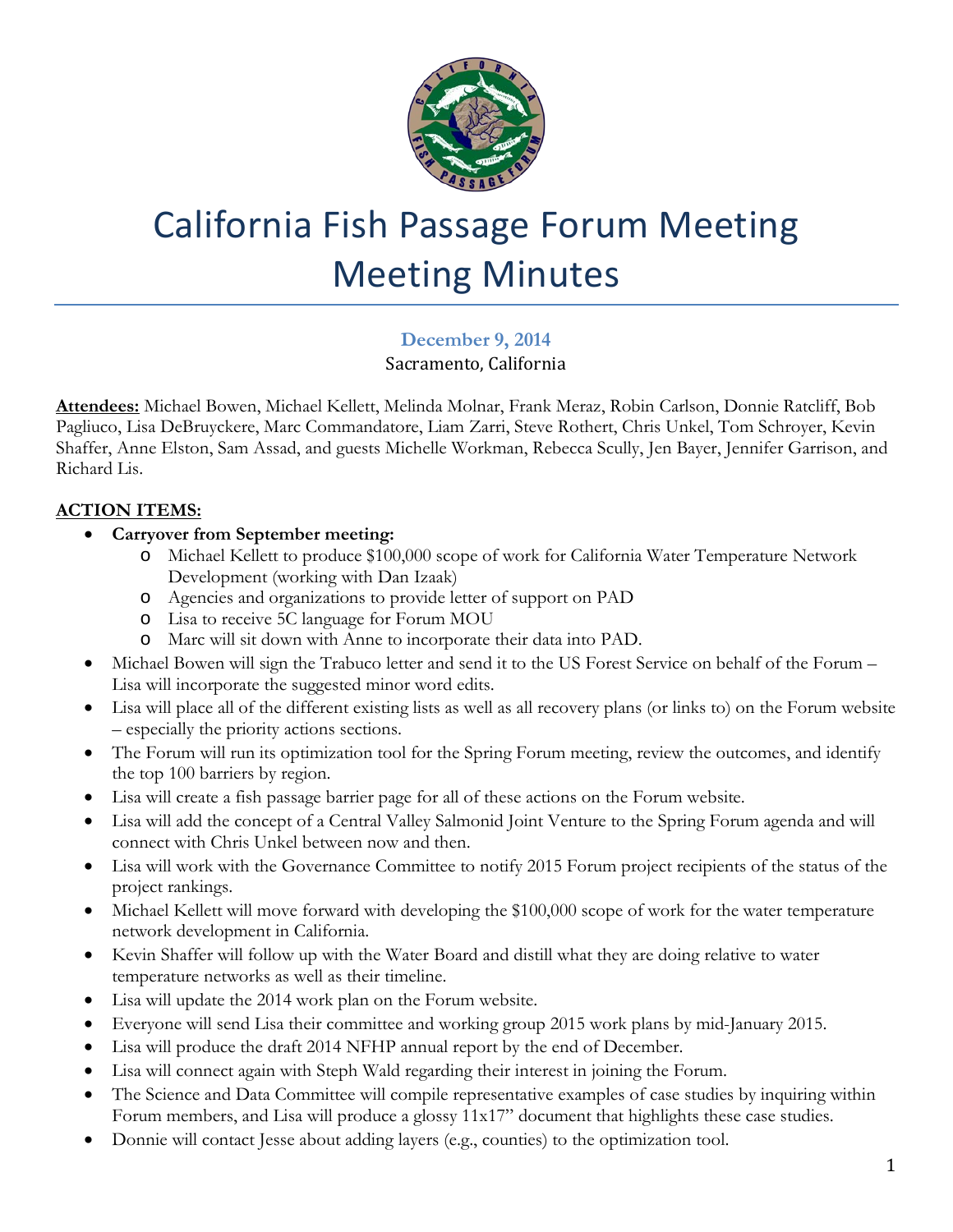**Announcements:** Michael Kellett is changing positions within the US Forest Service, and is heading to Prescott National Forest. Michael will be working with US Forest Service for replacements on both PMEP and the Forum. Donnie Ratcliff received a promotion within the USFWS, and is taking steps to retain his responsibilities with the Forum.

**2015 NFHP Funded Projects:** Forum members discussed each of the projects submitted for funding in 2015 and ranked and ordered the projects as follows:

| <b>2015 NFHP Forum Project Proposals</b>                                     | <b>Amount of Forum</b><br>funding requested |
|------------------------------------------------------------------------------|---------------------------------------------|
| 1. Memorial County Park Fish Passage Barrier Remediation                     | \$67,243                                    |
| 2. Arroyo Grande Creek Stream Gauge Modification Project                     | \$33,248                                    |
| 3. Central CA Traction Railroad Bridge Fish Passage Improvement Project      | \$40,000                                    |
| 4. Augmenting Southern CA Steelhead passage on the Manzana and Sisquoc Creek | \$35,160                                    |
| 5. Strawberry Creek Restoration-West Tributary Fish Passage Project          | \$100,000                                   |
| 6. Beaver Dam Fish Passage Device Pilot                                      | \$15,288                                    |
| 7. Yellowjacket Creek Habitat Restoration Project                            | \$30,000                                    |
| 8. Green Gulch Creek Habitat Enhancement Project                             | \$10,000                                    |
| <b>TOTAL</b>                                                                 | \$330,939                                   |

**ACTION ITEM:** Lisa will work with the Governance Committee to notify project recipients of the status of the rankings.

**Trabuco Creek:** The letter to the US Forest Service was briefly discussed, with most comments centered on the collaborative effort to create the letter as well as the positive tone. There was a unanimous vote for the Forum to send the letter. **ACTION ITEM:** Lisa will finalize the letter and send it to Michael for his signature.

**Regional Fish Passage Barrier lists:** Agencies are being asked to provide regional fish passage barrier lists, and there is desire to make forward progress to align the existing lists, recognizing agencies will retain their existing priorities. The Forum's optimization tool could use input from the lists and make model runs based on existing budgets and other factors. The Forum could then endorse projects, noting they are high priority projects within the bounds of the model runs. Potentially, the Forum could produce a top 100 barriers list, which could by divided by region (political boundaries, congressional districts, counties, etc.). **ACTION ITEMS:** Lisa will place all of the different existing lists as well as all recovery plans (or links to) on the Forum website. The Forum will run its optimization tool for the Spring Forum meeting, review the outcomes, and identify the top 100 barriers by region. Lisa will create a fish passage barrier page for all of these actions on the Forum website.

**East Bay Municipal Utility District:** District representative Michelle Workman discussed activities in the Mokelumne river watershed that are facilitating fish passage and management and recovery of Chinook and Steelhead populations. The last barrier was remediated in 2000, thus the district is now focusing on flows, decreasing stray rates, improving spawning and rearing habitat, and controlling temperatures.

**Forum Optimization Tool:** All components of version 3.0 have been delivered, excluding the data portal, which awaits some additional cost estimates. The draft user manual is ready for review. There is a draft review of current barrier assessment protocols. The Forum will be requested to comment on any issues associated with downloading software, software operation, and review of the manual. Forum members will be asked to comment on the California Salmonid Stream Habitat Restoration Manual, Part IX: Fish Passage Evaluation at Stream Crossings. Liam Zarri has been busy synthesizing cost data from numerous datasets.

**MOU:** A total of four partners have signed the MOU to date: American Rivers, Pacific States Marine Fisheries Commission, Coastal Conservancy, and National Marine Fisheries Service.